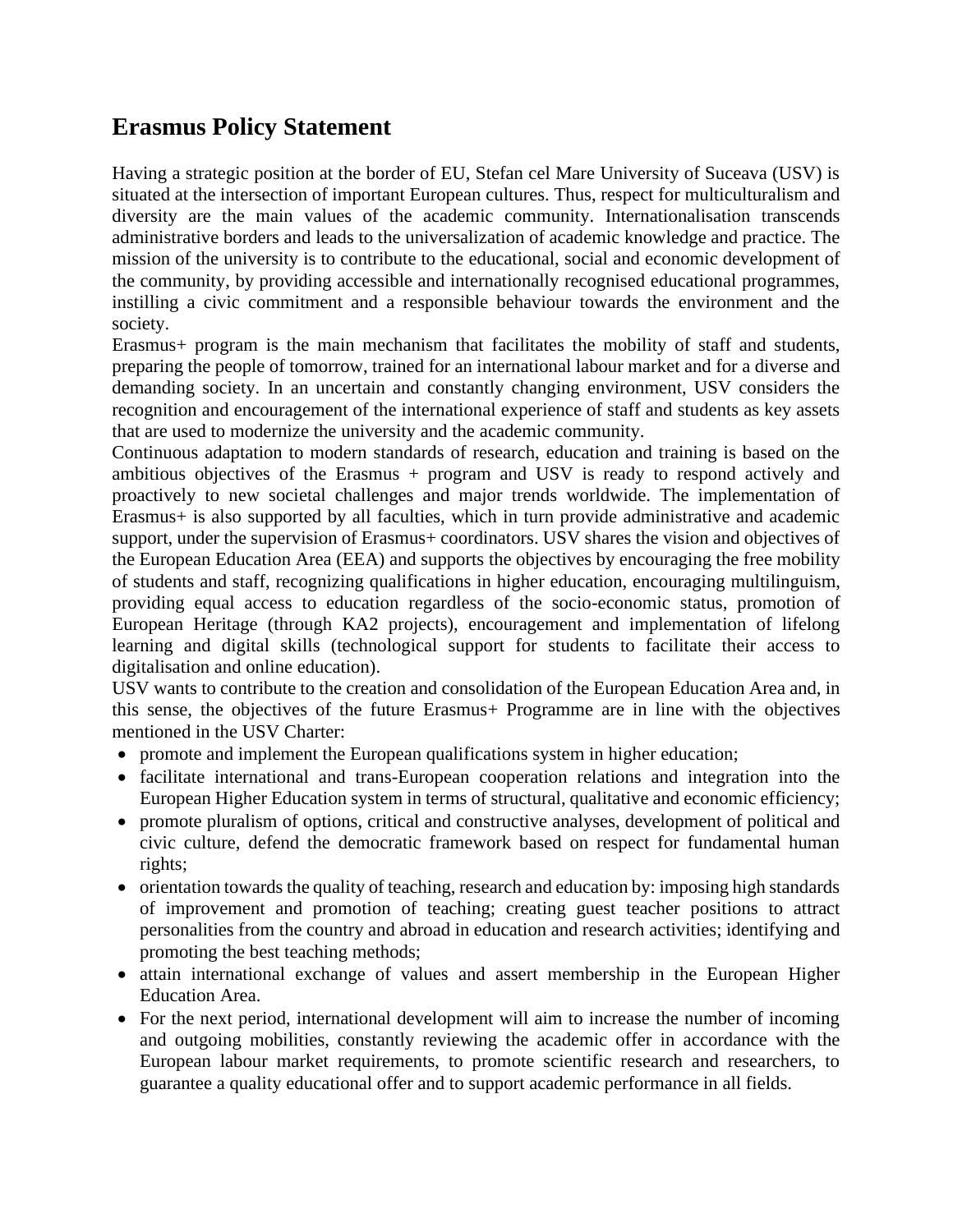• USV wants to become a major local player in implementing environmental protection, social inclusion, civic spirit and volunteering policies.

Erasmus Policy Statement is in line with the actual strategy for internationalization of USV (http://www.relint.usv.ro/about-usv/internationalization-strategy/), as well as with the strategy for the next timeframe (2021-2027) and expresses USV's vision for the future: to become a physical and virtual space of excellence, aiming to support students' access to a modern education system. USV will be connected to EEA through Erasmus+ on-site and online mobilities, based on equality and equability, without discrimination. USV's Strategy of Internationalization actively promotes the Erasmus+ program, as the main action and opportunity for the development of internationally recognized skills, by connecting to a diverse intercultural environment, within a European educational space. The strategy is structured on key areas and an operational plan is developed for each of them, in a waterfall approach (goals, smart objectives, actions, milestones, resources). The proposed measures are formulated using a bottom-up approach, to meet the needs of as many parties as possible. The USV's internationalization strategy will include concrete measures that will continue the ongoing actions that have had good results, quantitatively and qualitatively.

In addition, the strategy will respond to the new challenges and priorities of the EAA: the shift to Erasmus Without Papers, the digitalization of mobility management, the implementation of ESCI and the preparation of blended mobilities. We will continue and diversify the actions that address the ecological practices in all activities, promoting civic engagement and greater involvement in the Programme of people with limited opportunities. In 2019-2020, more than 20% of USV outgoing students came from disadvantaged backgrounds. Erasmus+ opens doors and opportunities for this category of people as well as for others, such as people with physical disabilities or people with family responsibilities etc.

The implementation of the Program will be coordinated by the Erasmus+ Office of the USV with the support of the Erasmus+ coordinators of the ten faculties, the social services department, former Erasmus+ students and volunteers working as Erasmus+ Buddies and members of ESN. The beneficiaries of the mobility will be considered actors in the modernization process of our institutional teaching and research frameworks. USV's mission is to constantly increase the quality of Erasmus+ mobilities, both incoming and outgoing, in order to provide unconditional and constant support for students and staff. The course of action is established by the internationalization strategy and the operational plan that is reviewed annually. At management level, the activities are implemented under the coordination of the Erasmus+ institutional coordinator, the deans and Erasmus+ representatives of each faculty. In order to maintain orientation and regulate the process, operational meetings are held twice a semester, with staff from the International Relations and European Affairs Department, Erasmus+ coordinators and student representatives.

By participating in the Erasmus+ Programme, USV will align its strategic goals with the EAA priorities, taking measures to achieve the objectives listed below:

• For the future period, USV will strengthen cooperation with strategic partners, aiming to consolidate the existing collaboration. Cooperation is the result of a shared commitment based on mutual benefits. While maintaining the existing partnerships, we will remain open and we are looking forward to new cooperation that could bring an extra value to USV teaching and research activity, in line with the institutional strategy of USV. Also, we intend to generously share our best practices with our partners.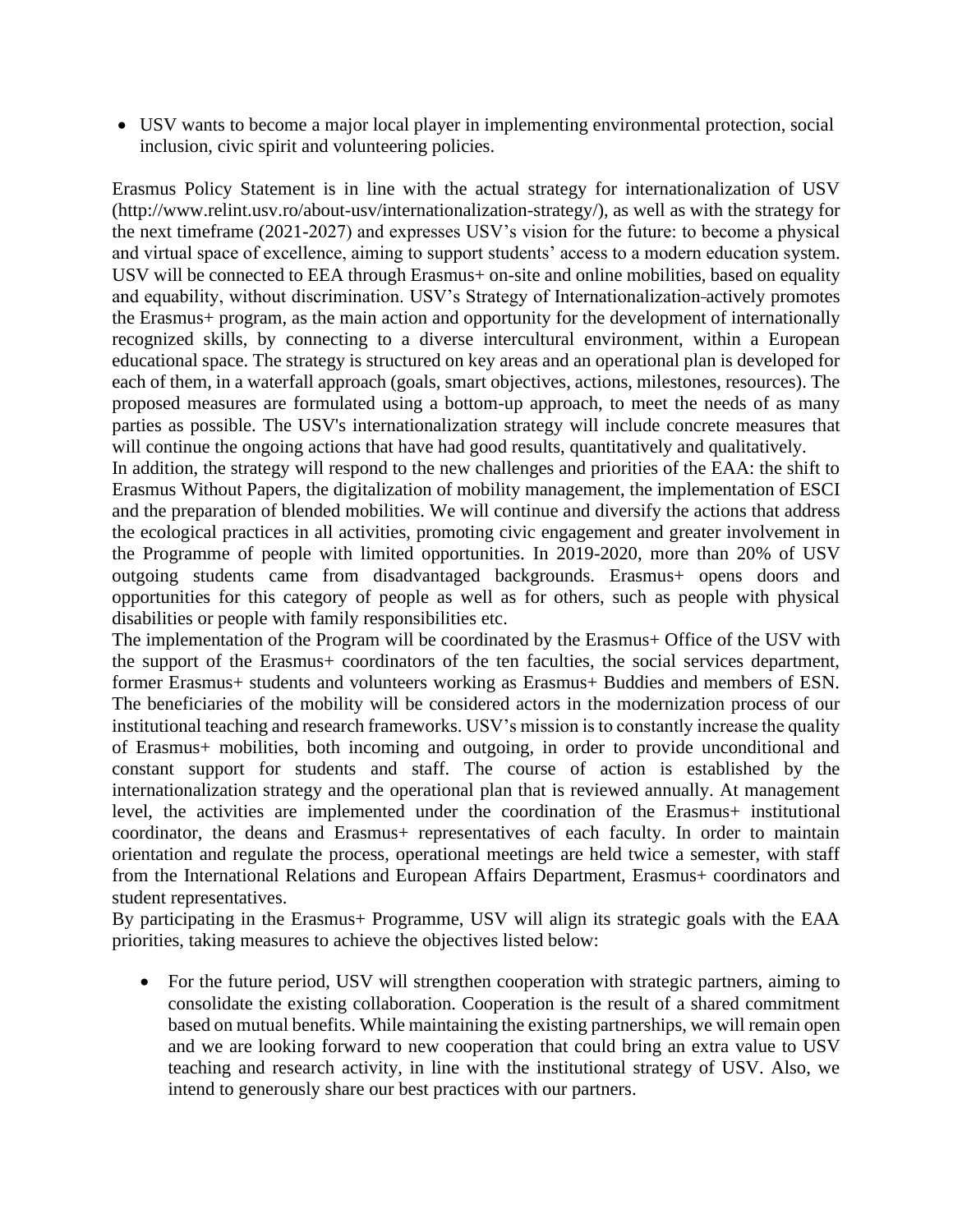- Cooperation with the non-EU partner countries has enriched multiculturalism and the educational process. USV will further develop the exchanges with non-EU partner countries, trying to sign agreements with institutions that are our strategic partners in other projects (academic or research projects).
- For the next period, USV will promote and support the mobilities of staff and students in both directions, trying to connect with new energies, cultures and education systems. All incoming and outgoing participants will act as ambassadors by promoting the Erasmus+ program.
- We will make every effort to improve the quality of mobilities, through new digital tools meant to assist the incoming and outgoing mobilities. SRIAE will develop a Code of Practice for the implementation of the Erasmus Without Paper policy and the introduction of digititalization, so that the new practices are adopted by all beneficiaries.
- By digitalisation of the management of mobilities, the efficiency of back-office activities within the Erasmus + program will increase, as well as the services offered in all the 3 stages (before, during and after mobility) for incoming and outgoing mobilities.
- USV has a broad managerial experience obtained by conducting former LLP and Erasmus+ Programs, being active in the program since 1998. As a priority, USV wants to be part of the networks of European Universities within the European Universities project.
- USV will seek opportunities and use resources to develop joint or double degree study programs, especially in the fields related to jobs of the future and smart specializations, as a result of intense staff mobility.
- USV wants to participate in the universal efforts for making our world a better place. In this sense, we will highlight the benefits and instill in students and staff – both incoming and outgoing – the desire to become more aware of the impact and responsibilities we have from an ecological point of view, as well as the importance of becoming more civically engaged. USV already organizes eco-friendly activities with the incoming studentsas well as civic actions
- During the next time-frame, USV will continue to encourage the participation of students and staff with limited opportunities, by organizing mentoring sessions and through financial and institutional support.
- Erasmus+ programme will facilitate the modernization of the infrastructure, study programs and services offered to incoming and outgoing students. All actions will contribute to the creation of of a generation of students and teachers with a flexible vision, open to change, multilingual, tolerant and responsible towards others and the environment.

International experience is extremely valuable for both USV staff and students. In this regard, the university encourages their participation in all three key actions of the Erasmus+ Programme (KA1, KA2 and KA3) and undertakes all activities to further modernise the institution. The objectives listed above are part of the institutional strategy and will be achieved using the combined resources of the Erasmus+ Programme and the USV. The KA2 and KA3 projects strengthen and complement the cooperation between academia /the university community and industry. USV is an active partner of the society, being involved in the implementation of regional development policy. Through participation in Erasmus+ key actions, USV aims to streghten the joint activities with strategic partners, such as entreprises, professional associations, industry clusters and regional authorities.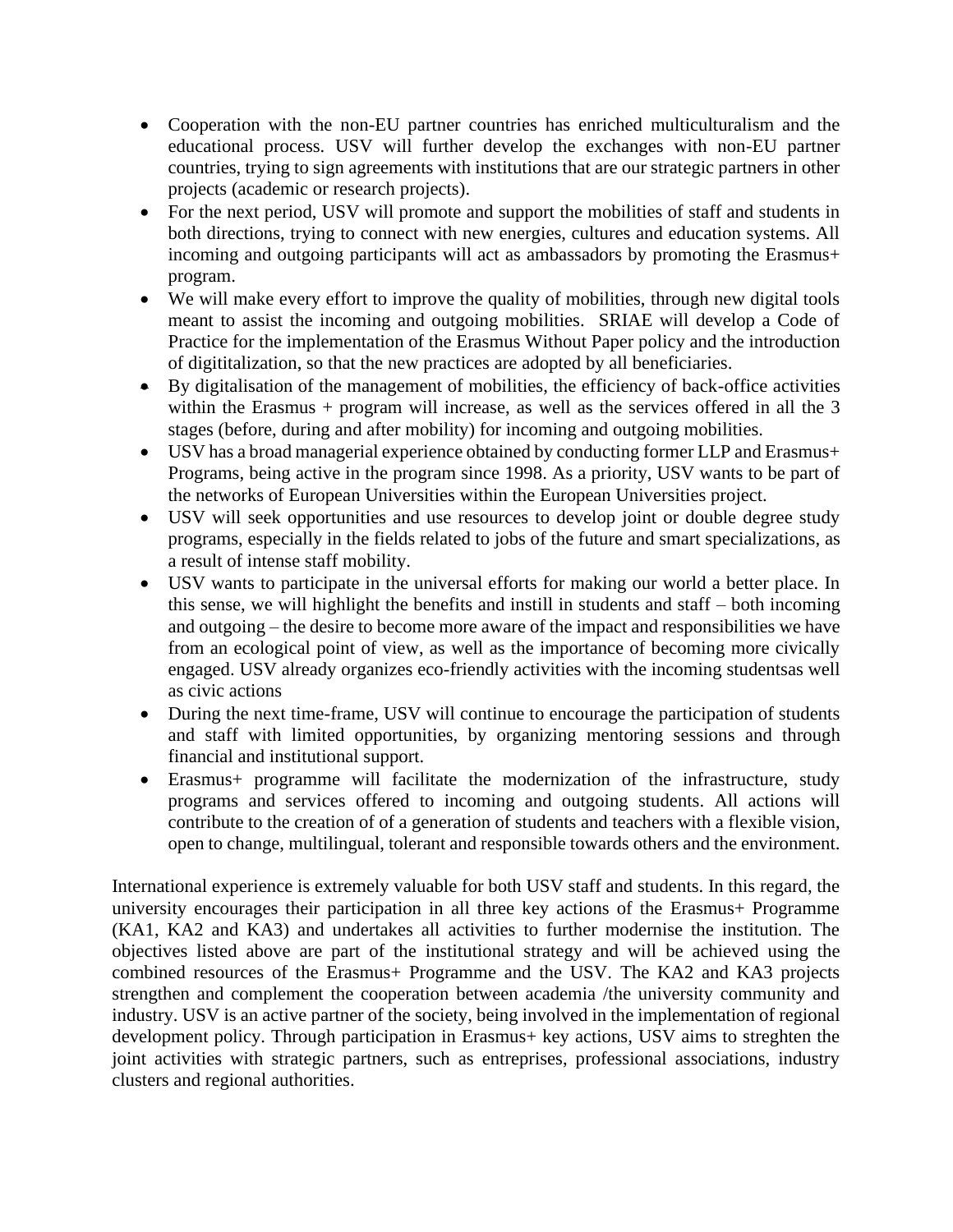As to KA1, it is desired to increase the number of incoming and outgoing mobilities (by at least 10% by 2027) and the quality of the participants' experience. The inter-institutional agreements will be signed according to the internationalization strategy provisions and by analyzing the opportunity and by benchmarking the advantages for both parts involved. New international partnerships will be initiated through visits, exchanges of experience, research projects and Erasmus+ mobilities.

A steering committee will be set up to ensure the internal evaluation of the Erasmus+ program. Based on the results of a permanent self-assessment process, we will make the necessary amendments to ensure the quality of mobility at all stages (preparation, during and after mobility). An internal survey will be conducted with incoming students to improve the Eramsus+ internal practices, and the results will be used for the optimisation plan, which will be implemented starting with the next academic year.

Welcome Erasmus Day will be organised for the new incoming students under to coordination of SRIAE (one each semester) and at least 2 events/ semester under to coordination of USV students' organisations. The pre-arrival support package for incoming students and staff (Erasmus Welcome Kit) will be further developed during the next implementation stage. The Erasmus Welcome Kit will also help the outgoing staff to become amassadors for the USV and will contain a brochure with a presentation of the region, a map of the campus, a description of the main services, a bilingual handbook. All materials will be posted in electronic form on the SRIAE webpage.

For better on-site assistance, the abilities of Erasmus+ Buddies volunteers will be consolidated during a training/semester and we will develop a Virtual Erasmus+ Buddy (visual podcast for orientation on campus and basic information). Better promotion of USV programs and facilities to partners will be organized as part of International Erasmus Month, which will take place from 2022. We organize intensive courses of Romanian language and continue to do so for better academic and social inclusion of foreign students.

In order to increase the number of outgoing students, we intend to organize in addition to the Erasmus<sup>+</sup> Open Doors event, 1 meeting/year with Erasmus Alumni students and ESN representatives, starting with 2021. The events will be followed by meetings with Alumni-Erasmus (intercultural training) peer-to-peer assistance delivered by Erasmus+ faculty coordinators and preparation for the activities abroad, including blended mobilities.

To increase the number of KA2 and KA3 projects in which USV is partner or coordinator, one project management training will be held on yearly basis in which the success stories from already implemented projects will be presented

USV will develop an operational plan for the introduction of **blended mobilities**, which will establish: a specific infrastructure for virtual mobility; teacher training for online education; automatic recognition of the results obtained from blended mobility.

USV will create the framework for the development of at least one joint/double degree, in the field of future professions or intelligent specializations. In order to improve the level of knowledge of foreign languages, courses in foreign languages will be organized after which the teaching staff will obtain certificates according to the Common European Framework for Foreign Languages (CEFR), with the help of USV's Department of Foreign Languages and the Center for Foreign Languages Synergia Linguarum.

The internationalization and attractiveness of USV as a study destination will be strengthened by the introduction of at least 1 new study program and / or 2 modules in English, until 2027. In addition, a meeting will be organized at the level of each faculty on the topic of internationalization of the curriculum. Dissemination events, The World @USV, organised by each faculty, will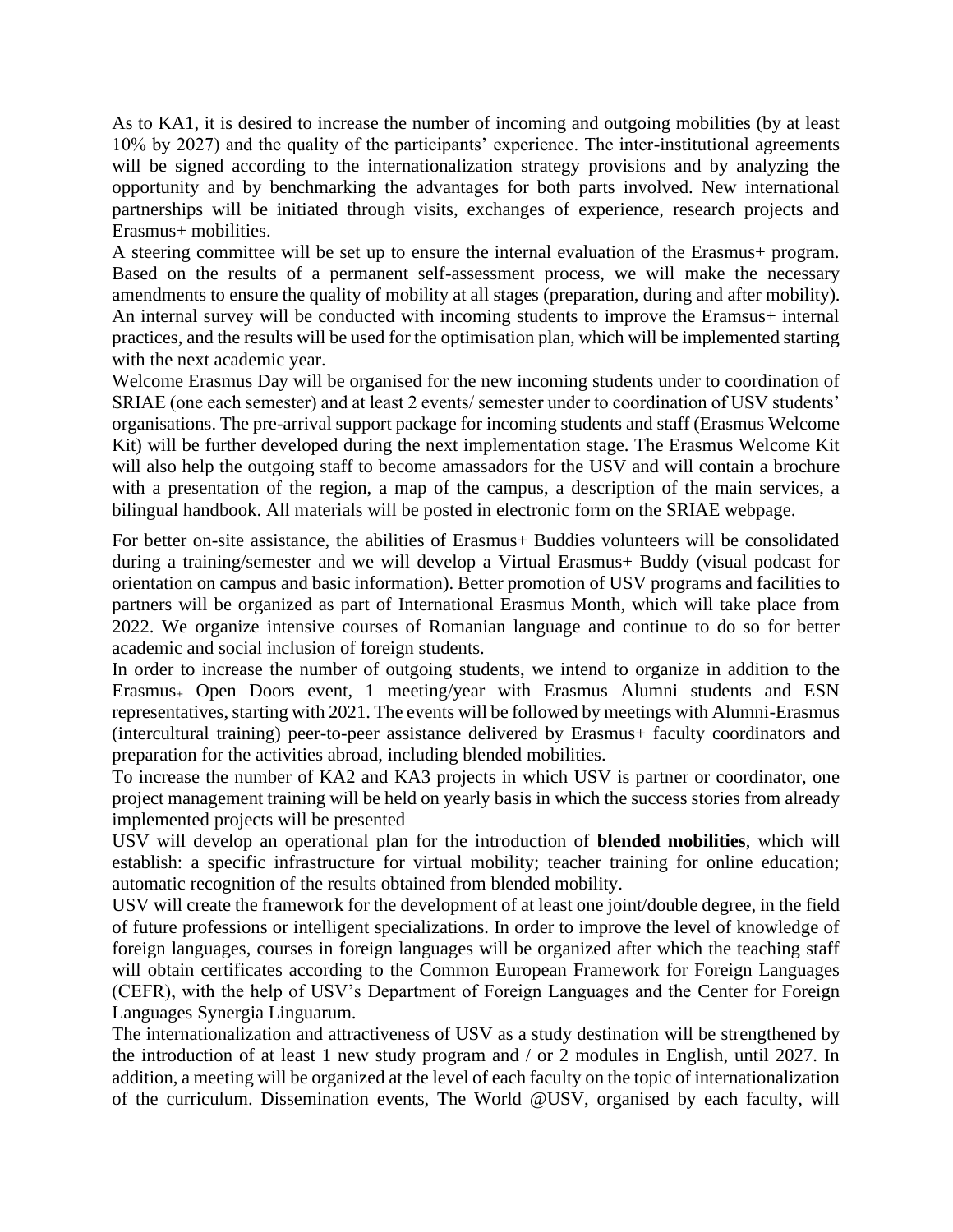continue to be held (at least  $1 /$  year), with the support of the incoming Erasmus+ Staff (presentation of educational methods, best practices in digitalisation).

For better social inclusion and civic engagement, USV student organizations will be responsible for coordinating, in turn, each year, the welcoming and assistance of incoming students, with the support of ESN and Erasmus+ Office. In addition, a monthly calendar of all events concerning environmental protection and civic engagement, organized by/at USV, will be put together and promoted on the website and via social media. We will continue the activities related to the protection of the environment and in addition we will organize a course on Sustainable and Responsible Behaviour, addressed to outgoing and incoming students, so that they become aware of the impact that each of our behaviors has on the environment.

In terms of the participation in the Program of people with limited possibilities, USV analyzes each category and takes measures to support them (as part of the institutional strategy). USV is located in the North-East of Romania, considered one of the least developed regions compared to the rest of the country, and the share of students from disadvantaged backgrounds is high. Last academic year, 20% of outgoing students received an additional Erasmus grant. USV provides an additional subsidy to all disadvantaged participants. We will submit applications to participate in nationally funded projects in order to access additional funds to support those with limited opportunities.

At USV, the Erasmus+ Program is implemented through the Erasmus+ office with the help of the network of Erasmus+ coordinators at faculty level, coordinated by the director of SRIAE, benefiting from the logistical support provided by the Erasmus+ Office. The office operates within the Office of International Relations and European Affairs (SRIAE). The position of Erasmus + institutional coordinator is held by the vice-rector in charge of international relations. The Erasmus+ Office works in collaboration with Erasmus+ coordinators at the faculty level. The proper implementation of the program is supervised by various reports, both at the faculty and university level (the annual report of the rector on the state of the university, report of the Quality Assurance Commission), as well as by the Internal Audit Office of the USV.

The above mentioned objectives and actions will be mentioned/gathered in the operational plan for internationalization and responsibilities will be established for each one. The indicators will facilitate a better monitoring of the planned activities and corrections.

## **Targets / qualitative and quantitative indicators / indicative timeline:**

- Increased number of staff and students participating in outgoing and incoming mobility, with 10%, by 2027;
- 10% increase in the number of active inter-institutional agreements, until 2027;
- Better welcome and assistance services for incoming students, by setting up a solid team of Eramus+ Buddy volunteers, at least 10 volunteers each year, 1 Erasmus+ Buddies training course, until 2022, and the creation of a virtual Erasmus+ Virtual Buddy, by 2023;
- Adjusted infokit, by improving the existing Erasmus Welcome Kit developed (printed and online) for a better promotion of USV, with Suceava brochure, campus map, description of main services, bilingual handbook. The content will be developed through consultation with incoming students and made available until 2021;
- Facilitate social inclusion by organizing intensive courses of Romanian language, organized each semester, for the foreign students;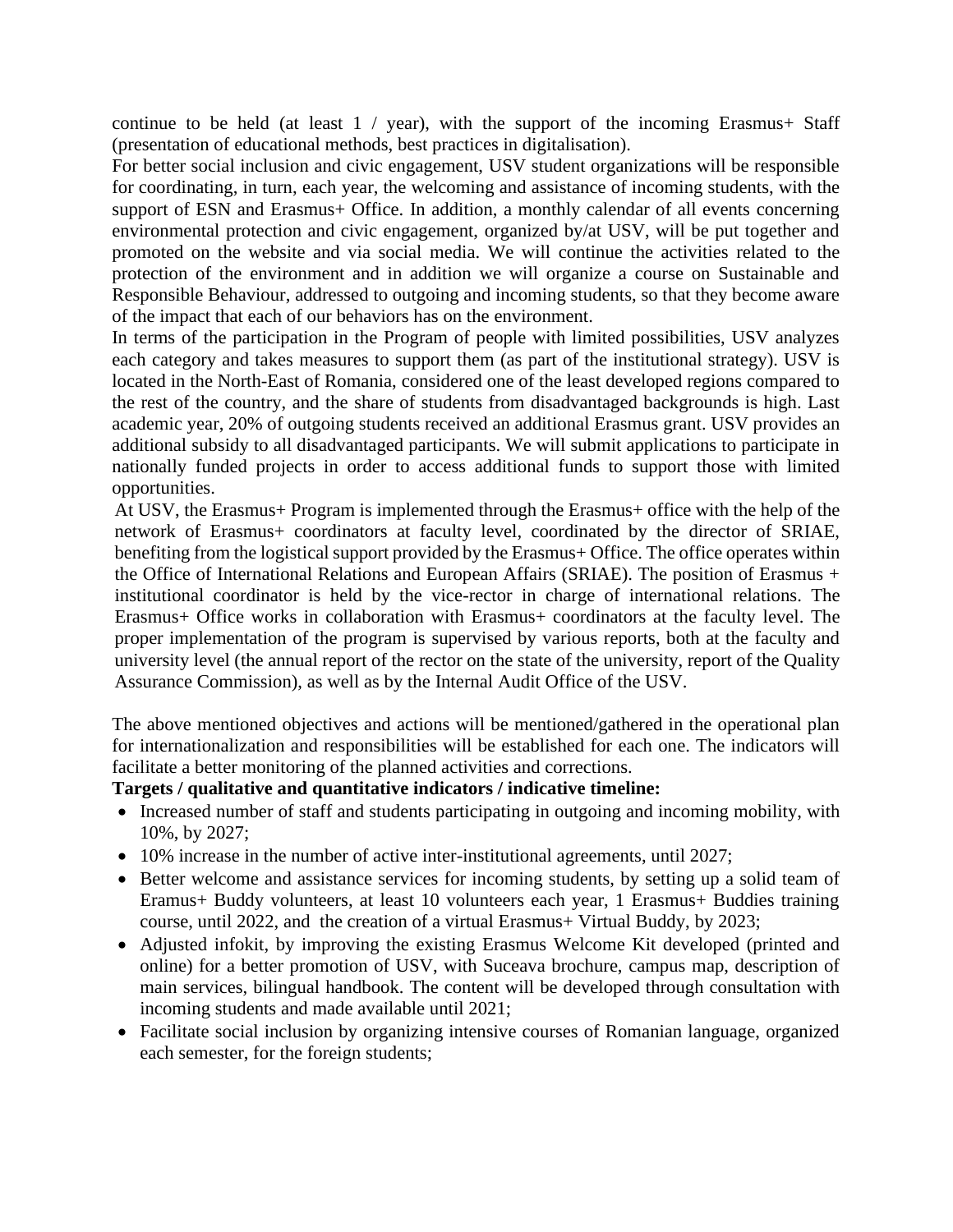- Better promotion of the Erasmus+ Mobility program to USV students, through Erasmus Open Doors events, 2 meetings/year with Erasmus Alumni students and ESN representatives, from 2021;
- Better dissemination of the Erasmus + advantages among those interested in USV by organizing each semester a meeting on the internationalization of the curriculum, in each faculty. We will continue to organize The World @ USV events, organized by each faculty (at least 2 / year) with the support of incoming staff (presentation of teaching methods, good practices in digitalization);
- Increased quality of the mobility procedures, through the establishment of a support committee, to ensure internal evaluation and an adjustment of the processes; yearly reports and improvement proposals (minimum 6 analytical reports and 1 strategical proposal for the 2021- 2027 period);
- Promote USV as an academic and research destination by organizing the *Erasmus+International Month*, yearly from 2022;
- Better collaboration with industry stakeholders, labour market, with other HEIs, through at least 5 projects successfully implemented under KA2 and KA3 actions, until 2027;
- Increase, by 5%, the success rate of applications submitted on KA2 and KA3 projects, with the support of annual training in Erasmus+ project management;
- Connection of USV to the European HEIs networks, through participation in the European Universities Call: at least 2 application proposals, with at least 1 successful financed project, until 2023;
- Establishment of the steps necessary for the digitalization and implementation of ESCI according to the deadlines set (see 2.1);
- Implementation of at least one joint study program / double diploma, by 2027;
- Increase awareness and information on environmental protection and civic engagement, by establishing a calendar of events related to the above areas and by organizing a course on *Sustainable and Responsible Behavior* for outgoing and incoming students; 1 calendar / year, at least 2 events / semester, 1 course in Sustainable and Responsible Behavior / semester;
- Consolidation of measures to increase access to the program for people from disadvantaged backgrounds by financial and logistic support deliverde by Erasmus+ and USV, on continous basis.

## **Versiunea in limba Romana**

Avand o pozitie strategica la granitele UE, Universitatea Stefan cel Mare din Suceava (USV) este situata la confluenta unor importante culturi europene, având ca principale valori respectul pentru multiculturalism si diversitate. Internationalizarea depaseste granitele administrative si contribuie la universalizarea cunoasterii si practicii academice. Misiunea universitatii este de a contribui la dezvoltarea educationala, sociala si economica a comunitatii, prin furnizarea de programe educationale accesibile si recunoscute la nivel international, prin insuflarea unui angajament civic si al unui comportament responsabil fata de mediul inconjurator si fata de societate.

Programul Erasmus+ este principalul mecanism care faciliteaza mobilitatea personalului si a studentilor, pregatind oamenii de maine, formati pentru o piata internationala a muncii si pentru o societatea diversa si exigenta. Intr-un mediu incert, aflat in continua schimbare, USV considera recunoasterea si incurajarea experientei internationale a personalului si a studentilor ca puncte esentiale care servesc la modernizarea universitatii si a comunitati academice.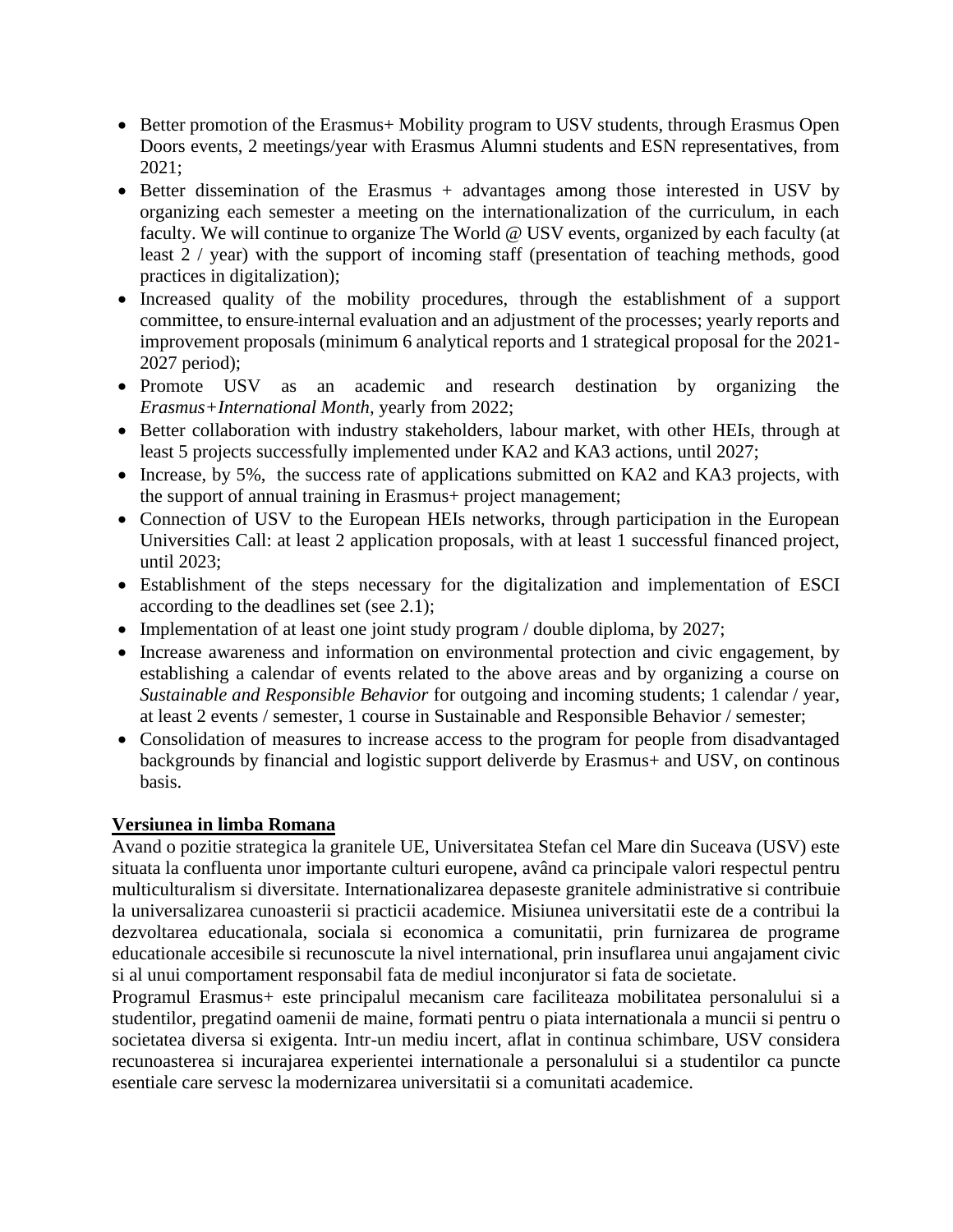Adaptarea continua la standardele moderne in domeniile cercetarii, educatiei si formarii se bazeaza pe obiectivele ambitioase ale programului Erasmus+ si USV este pregatita sa raspunda in mod activ si proactiv noilor provocari societale si megatrendurilor mondiale. Implementarea programului Erasmus+ este de asemenea sustinuta de toate facultatile, care la randul lor ofera sprijin la nivel administrativ si academic, sub supravegherea coordonatorilor Erasmus+. USV impartaseste viziunea EEA (European Education Area) si sprijina obiectivele prin incurajarea liberei mobilitati a studentilor si personalului, prin recunoasterea calificarilor in invatamantul superior, prin incurajarea multilingvismului, prin accesul egal la educatie indiferent de statutul socio-economic, promovarea Patrimoniului European ( prin proiecte KA2), incurajarea si implementarea invatamantului pe toata durata vietii si a abilitatilor digitale ( suport tehnologic pentru studenti pentru a facilita accesul lor la digitalizare si invatamant online).

USV doreste sa contribuie la crearea si consolidarea European Education Area si in acest sens obiectivele pentru viitorul program Erasmus+ sunt in concordanta cu obiectivele mentionate in Carta USV :

- Promovarea si implementarea sistemului european de calificari in invatamantul superior;
- Facilitarea relatiilor de cooperare internationale, intra si transeuropene si integrarea in sistemul de invatamant superior european din punct de vedere structural, calitativ si al eficientei economice;
- Promovarea pluralismului optiunilor, analizei critice si constructive, dezvoltarea culturii politice si civice, apararea cadrului democratic bazat pe respectarea drepturilor fundamentale ale omului;
- Orientarea catre calitatea predarii, a cercetarii si educatiei prin : impunerea unor standarde inalte de perfectionare si promovare a predarii, crearea pozitiilor de profesor invitat pentru a atrage personalitati din tara si strainatate, identificarea si promovarea celor mai bune metode de predare;
- Realizarea schimbului internațional de valori și afirmarea afilierii la Spatiul European al Educatiei.
- Pentru perioada urmatoare, dezvoltarea internationala va urmari cresterea numarului mobilitatilor incoming si outgoing, revizuirea constantă a ofertei academice în concordanţă cu cerintele pietei europene a muncii, promovarea cercetarii stiintifice şi a cercetatorilor, asigurarea unei oferte educaţionale de calitate si sprijinirea performantelor academice în toate domeniile.
- USV doreste sa devina un actor local principal in implementarea politicilor de protectie a mediului, incluziune sociala, spirit civic si voluntariat.

EPS este in acord cu strategia de internationalizare actuala a USV [http://www.relint.usv.ro/about](http://www.relint.usv.ro/about-usv/internationalization-strategy/)[usv/internationalization-strategy/,](http://www.relint.usv.ro/about-usv/internationalization-strategy/) precum si cu strategia pentru urmatorul interval (2021-2027) si exprima viziunea de viitor a USV: sa devina un spatiu de excelenta fizic si virtual, isi propune sa sprijine accesul studentilor la un sistem de educatie modern. USV va fi conectata la EEA prin mobilitatile Erasmus+ on-site si online bazate pe egalitate si egalibilitate exclusand discriminarea. Strategia de internationalizare a USV promoveaza activ programul Erasmus+, ca principala actiune si oportunitate pentru dezvoltarea abilitatilor recunoscute international, prin conectarea la un mediu intercultural, in cadrul unui spatiu european de educatie. Strategia este structurata pe puncte cheie si un plan operational este elaborat pentru fiecare dintre ele, intr-o abordare in cascada (obiective, obiective inteligente, actiuni, termene, resurse). Masurile propuse sunt formulate printro abordare de jos in sus pentru a rezolva nevoile cat mai multor parti implicate. Strategia de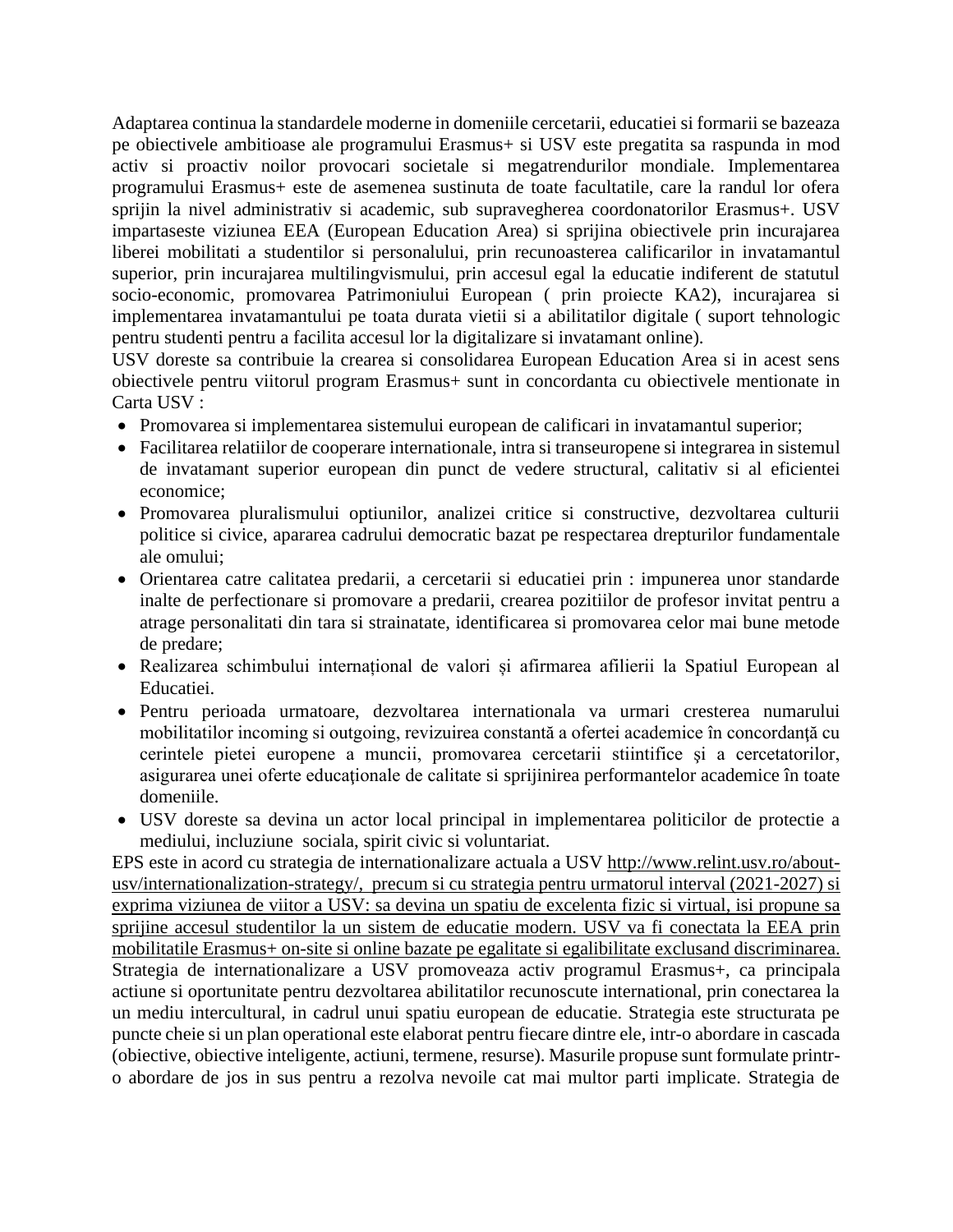internationalizare a USV va cuprinde masuri concrete care vor continua actiunile in derulare care au avut rezultate bune cantitativ si calitativ.

In plus, strategia va raspunde noilor provocari si prioritati ale EEA : trecerea la EWP, digitalizarea managementului mobilitatilor, implementarea ESCI si pregatirea mobilitatilor combinate. Vom continua si vom diversifica actiunile care abordeaza practicile ecologice in toate activitatile, promovarea implicarii civice si o mai mare implicare in program a persoanelor care au posibilitati reduse. In 2019-2020, peste 20% dintre studentii outgoing USV proveneau din medii dezavantajate. Erasmus+ deschide usi si sanse pentru aceasta categorie de persoane, dar si pentru altele asemenea, cum ar fi persoanele cu dizabilitati fizice sau persoanele care au responsabilitati familiale, etc.

Implementarea programului va fi coordonata de catre Biroul Erasmus+ al USV cu sprijinul coordonatorilor Erasmus+ din cele 10 facultati, al serviciilor sociale, a studentilor Erasmus+ alumni si a voluntarilor care activeaza ca Erasmus+ Buddies sau membri ai ESN. Beneficiarii mobilităților vor fi tratați drept actori ai procesului de modernizare institutionala a cadrului educational si de cercetare. Misiunea USV este de a creste constant calitatea mobilitatilor Erasmus+ incoming si outgoing, de a oferi sprijin neconditionat si constant studentilor si personalului. Directia de actiune este data de strategia de internationalizare si de planul operational care este revizuit anual. Din punct de vedere managerial, activitatile sunt implementate sub supervizarea coordonatorului institutional Erasmus+, a decanilor si a reprezentantilor Erasmus+ ai fiecarei facultati. In vederea monitorizarii sireglarii procesului, au loc intalniri operationale de doua ori pe semestru, cu personalul Serviciului de Relatii Internationale si Afaceri Europene, coordonatorii Erasmus+ si reprezentanti ai studentilor.

Prin participarea la programul Erasmus+, USV va armoniza obiectivele strategice ale sale cu prioritatile EEA, luand masuri pentru indeplinirea obiectivelor mentionate mai jos. Strategia va pune in practica obiectivele cheie ale programului Erasmus+ pentru urmatoarea perioada.

Pentru perioada urmatoare, USV va promova si sprijini mobilitatile personalului si ale studentilor in ambele directii, incercand sa se conecteze la noi energii, culturi si sisteme de educatie. Toti participantii incoming si outgoing vor actiona ca ambasadori, prin promovarea programului Erasmus+.

Vom depune toate eforturile pentru imbunatatirea calitatii mobilitatilor, prin instrumente digitale menite sa sprijine mobilitatile incoming si outgoing. SRIAE va elabora un Cod de Practica pentru implementarea politicii EWP si introducerea digitalizarii, astfel ca noile practici sa fie adoptate de toti beneficiarii.

Prin digitalizarea managementului mobilitatilor, eficienta activitatilor de backoffice in cadrul programului Erasmus+ va creste, precum si serviciile oferite in toate cele 3 etape (inainte, in timpul si post mobilitate) pentru mobilitatile incoming si outgoing.

Pentru perioada urmatoare, USV va intari cooperarea cu partenerii strategici pentru consolidarea colaborarii existente. Cooperarea este rezultatul unui angajament comun bazat pe beneficii mutuale. In timp ce dorim pastrarea parteneriatelor existente vom ramane deschisi si ne dorim noi cooperari care ar putea aduce un plus activitatilor de predare si cercetare ale USV, in linie cu strategia institutionala a USV. De asemenea, vom urmări să împărtășim cu generozitate partenerilor our best practices.

Cooperarea cu tari partenere non-UE a imbogatit multiculturalismul si procesul de educatie. USV doreste continuarea schimburilor cu tari non-UE si vom incerca sa incheiem acorduri cu acele universitati care ne sunt partenere si in alte proiecte.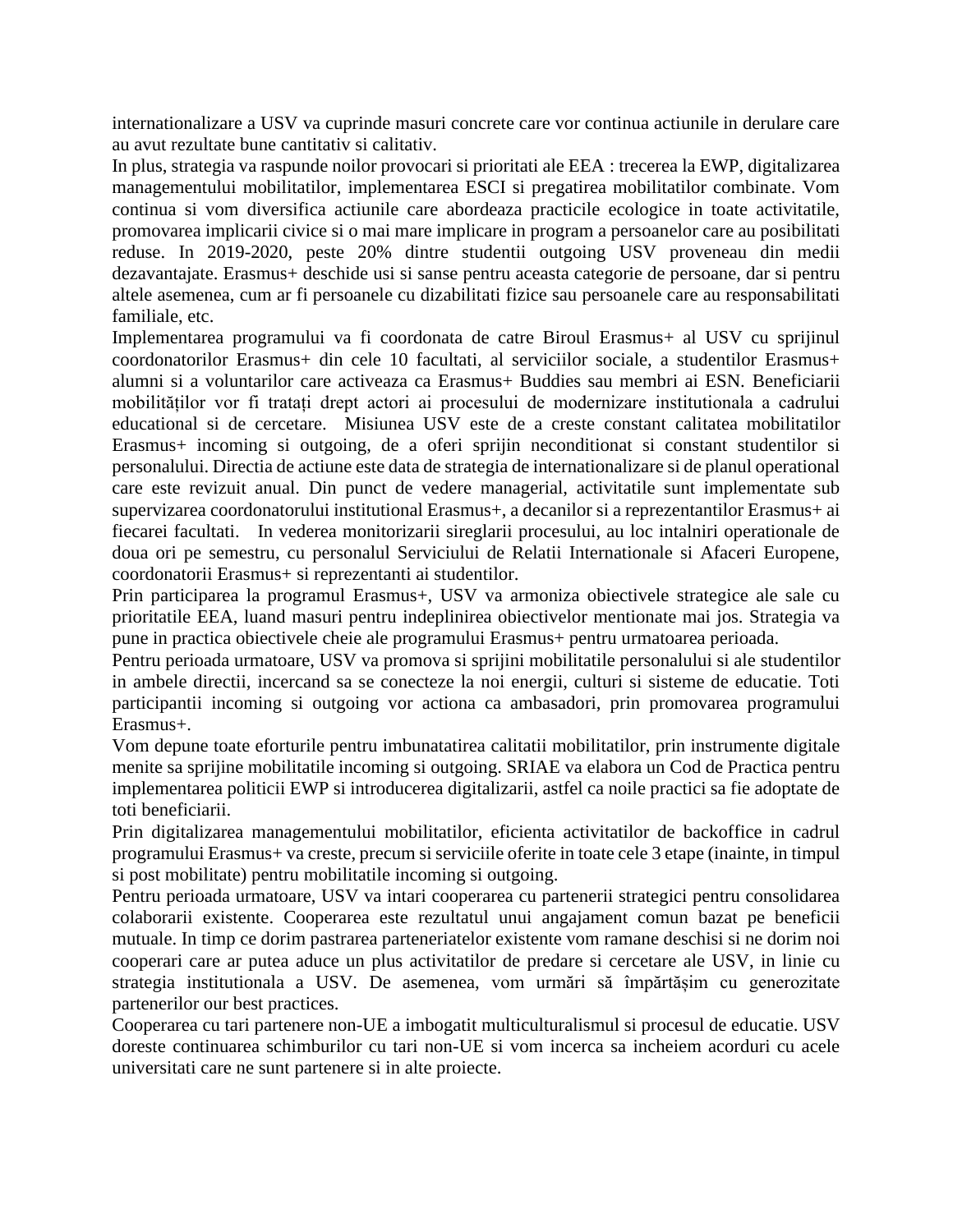USV are o experienta manageriala bogata obtinuta prin derularea fostelor programme LLP si Erasmus+, fiind in program din 1998. Ca prioritate, USV doreste sa fie parte a retelelor Universitatilor Europene in cadrul proiectului European Universities.

USV va cauta oportunitati si va folosi resursele pentru a dezvolta programe de studiu joint sau double degree, în special în domeniile meseriilor viitorului și a specializărilor inteligente, ca un rezultat al mobilitatilor intense ale personalului.

USV doreste sa ia parte la eforturile universale de a face lumea noastra un loc mai bun. In acest sens, vom evidentia beneficiile si vom insufla studentilor si personalului incoming si outgoing dorinta de a deveni mai constienti de impactul si responsabilitatile pe care le avem din punct de vedere ecologic precum si importanta de a deveni mai implicat din punct de vedere civic.

In perioada urmatoare, USV va continua sa stimuleze mobilitatile studentilor si personalului cu posibilitati reduse, prin organizarea unor sesiuni de mentorat si prin sprijin financiar si institutional.

Programul Erasmus+ va facilita modernizarea infrastructurii, a programelor de studiu, a serviciilor oferite studentilor incoming si outgoing. Toate actiunile vor contribui la crearea unei generatii de studenti si profesori cu o viziune flexibila, deschisa spre schimbare, multilingvi, toleranti si responsabili fata de ceilalti si fata de mediul inconjurator.

Experienta internationala este extrem de valoroasa atat pentru personalul cat si pentru studentii USV. In acest sens, universitatea va participa la toate cele 3 actiuni cheie ale programului Erasmus+ (KA1, KA2,KA3) si va implementa activitati dedicate modernizarii viitoare a institutiei. Obiectivele mentionate mai sus sunt parte a strategiei institutionale si vor fi implementate prin folosirea resurselor programului Erasmus+ si ale USV. Proiectele KA2 si KA3 vor onsolida cooperarea cu comunitatea si mediul economic. USV este un partenere activ in societate, fiind implicate in implementarea politicii de dezvoltare regionala. Rin participarea la actiunile cheie Erasmus+ USV urmareste dezvoltarea de activitati comune cu parteneri strategici, cu intreprinderi private, asociatii profesionale, clustere si autoritati regionale.USV is an active partner of the society, being involved in the implementation of regional development policy.

In ceea ce priveste KA1, se doreste cresterea numarului mobilitatilor incoming si outging (cu cel putin 10% pana in 2027) si calitatea experientei participantilor. Acordurile inter-institutionale vor fi semnate in conformitate cu prevederile strategiei de internationalizare si prin analizarea oportunitatilor si prin evaluarea comparativa a avantajelor pentru ambele parti implicate. Noi parteneriate internationale vor fi initiate prin vizite, schimburi de experienta, proiecte de cercetare si mobilitati Erasmus+.

Un comitet director va fi infiintat pentru a asigura evaluarea interna a programului Erasmus+. In baza rezultatelor, vom face modificarile necesare pentru asigurarea calitatii mobilitatilor in toate etapele (pregatirea mobilitatii, in timpul mobilitatii si post mobilitate). Un chestional intern va fi completat de catre studentii incoming pentru imbunatatirea practicilor interne si rezultatele vor fi folosite pentru planul de optimizare care va fi implementat incepand cu urmatorul an academic.

Vor fi organizate evenimentele Erasmus Welcome Day sub coordonarea SRIAE (cel putin o intalnire pe semestru) si cel putin doua evenimente pe semestru la initiativa organizatiilor studentesti din USV. Pachetul de servicii de asistenta in etapa de dinaintea sosirii pentru studenti si personal incoming (Erasmus Welcome Kit) va fi realizat si in perioada urmatoare de implementare. Erasmus Welcome Kit va fi utilizat si de catre personalul outgoing si ii va ajuta sa promoveze universitatea, in calitatea lor de ambasadori ai USV. Kitul va cuprinde o brosura cu prezentarea ujniversitatii, harta campusului, descrierea principalelor servicii, ghid bilingv. Toate informatiile vor fi prezentate si in format online pe siteul SRIAE.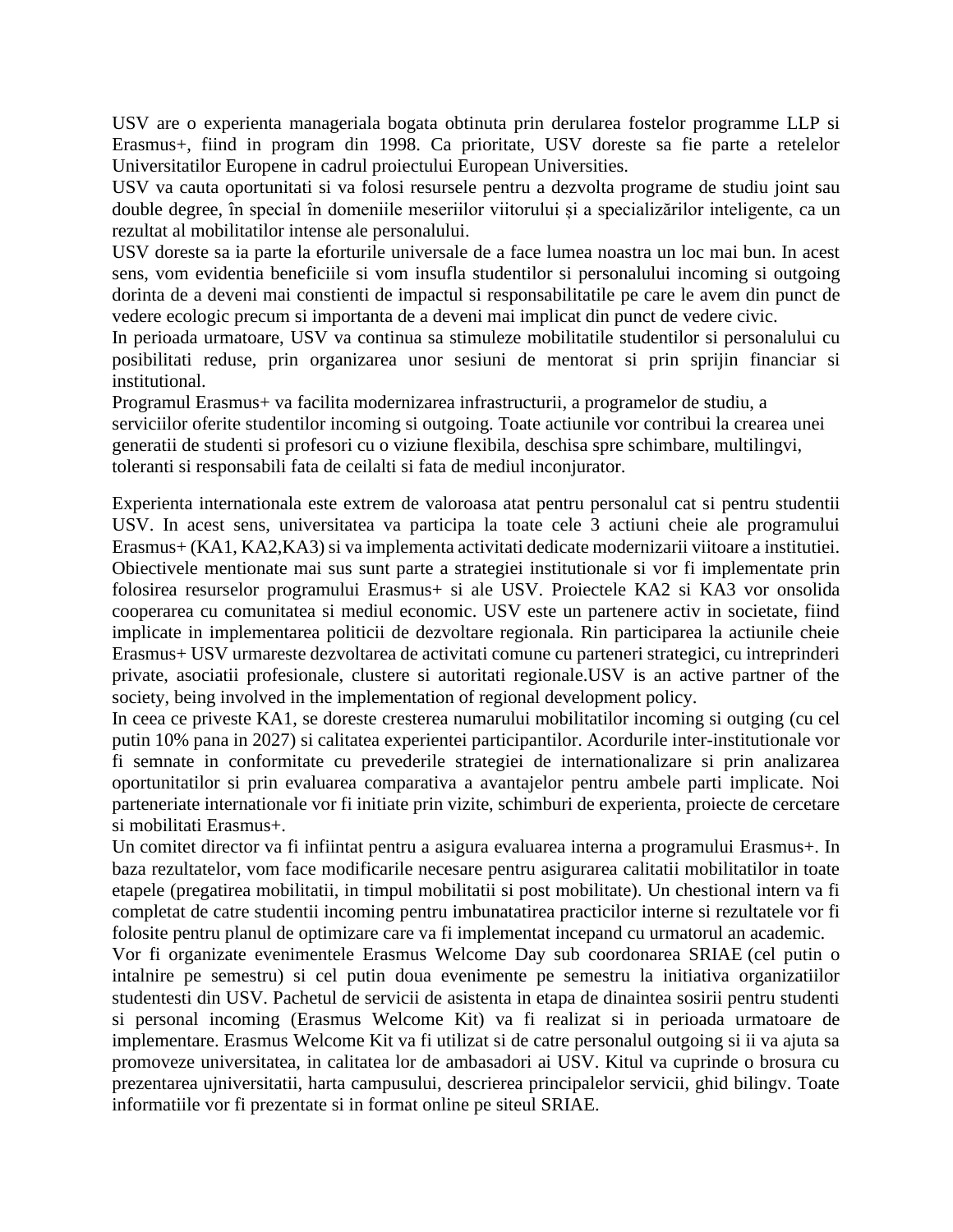Pentru o mai buna asistenta on-site, abilitatile voluntarilor Erasmus+ Buddies vor fi consolidate in cadrul unei sesiuni de training si vom crea un Erasmus+ Buddy Virtual (Podcast pentru orientarea in campus). Pentru o mai buna promovare in randul partenerilor internationali a programelor si facilitatilor USV va fi organizat evenimentul Erasmus International Month care va avea loc incepand cu 2022. Organizam cursuri intense de limba romana si vom continua sa o facem pentru o mai buna incluziune academica si sociala a studentilor straini.

Pentru a creste numarul de studenti outgoing, intentionam sa organizam, pe langa evenimentul Erasmus+ Open Doors, 1 intalnir/an cu studentii Erasmus Alumni si reprezentati ai ESN, incepand cu anul 2021. Seminariilor vor fi urmate de intrevederi cu Erasmus-Alumni (training intercultural) asistenta si pregatire peer-to-peer oferita de coordonatorii Erasmus+ la nivel de facultati, pentru pregatirea stagiilor, ce vor fi realizate, inclusive pentru mobilitati combinate.

Pentru a creste numarul de proiecte KA2 si KA3 in care USV este partener sau coordonator, vom organiza anual un training de managementul proiectelor in cadrul caruia se vor prezenta experientele de succes ale proiectelor deja implementate.

USV va elabora un plan operational pentru introducerea mobilitatilor combinate care va avea in vedere : dezvoltarea infrastructurii specifice pentru mobilitati virtuale, perfectionarea personului didactic pentru invatamantul online si digitalizarea formarii, crearea cadrului institutional pentru recunoasterea automata a rezultatelor obtinute in urma mobilitatilor combinate.

USV va crea cadrul de dezvoltare a cel putin un program de studiu joint/double degree in domeniile de studiu ale USV, in domeniul meseriilor viitorului sau al specializărilor inteligente. Pentru imbunatatirea nivelului de cunostinte a limbilor straine, se vor organiza cursuri de limbi straini in urma carora cadrele didactice vor obtine certificate conform CEFR, cu ajutorul Departamentului.de Limbi Straine al USV si al Centrului de Limbi Straine Synergia Linguarum.

Internationalizarea programelor de studiu si atractivitatea USV ca spatiu modern al invatamantului superiorva fi consolidata prin introducerea a cel putin unui nou program de studiu si/sau a cel putin doua module in limba engleza, pana in anul 2027.Ca masura aditionala, se va organiza, la nivelul fiecarei facultati, o intalnire pe tema internationalizarii curriculei. Se vor organiza in continuare evenimentele de diseminare The World @USV organizate de fiecare facultate (cel putin 1/an), cu sprijinul personalului Erasmus+ incoming (prezentari ale metodelor pedagogice, bune practici in digitalizare).

Pentru o mai buna incluziune sociala si implicare civica, organizatiile studentesti din USV vor fi desemnate sa coordoneze, pe rand, anual, primirea si asistenta oferita studentilor incoming, cu sprijinul ESN-ului si al biroului Erasmus+. Mai mult, va fi stabilit un calendar lunar al evenimentelor USV cu tematica ecologica si implicare civica si va fi promovat pe pagina web si prin canalele social media. Vom continua activitatile legate de protectia mediului si in plus vom organiza un curs de Comportament Sustenabil si Responsabil, adresat studentilor outgoing si incoming pentru ca ei sa constientizeze impactul pe care comportamentului fiecaruia dintre noi il are asupra mediului.

In ceea ce priveste participarea in program a persoanelor cu posibilitati limitate, USV analizeaza fiecare categorie in parte si ia masuri de sprijinire a fiecaruia (ca parte a strategiei institutionale). USV se afla in regiunea Nord-Est a Romaniei, considerate a fi una dintre cel mai putin dezvoltate regiuni in comparatie cu restul tarii, si numarul de studenti proveniti din medii dezavantajate este ridicat. Anul academic trecut, 20% din studentii outgoing au primit un grant Erasmus suplimentar. USV da grant suplimentar tuturor participantilor dezavantajati. Vom trimite aplicatii pentru a participa in proiecte finantate la nivel national pentru a putea accesa fonduri aditionale care sa sprijine pe cei cu posibilitati reduse.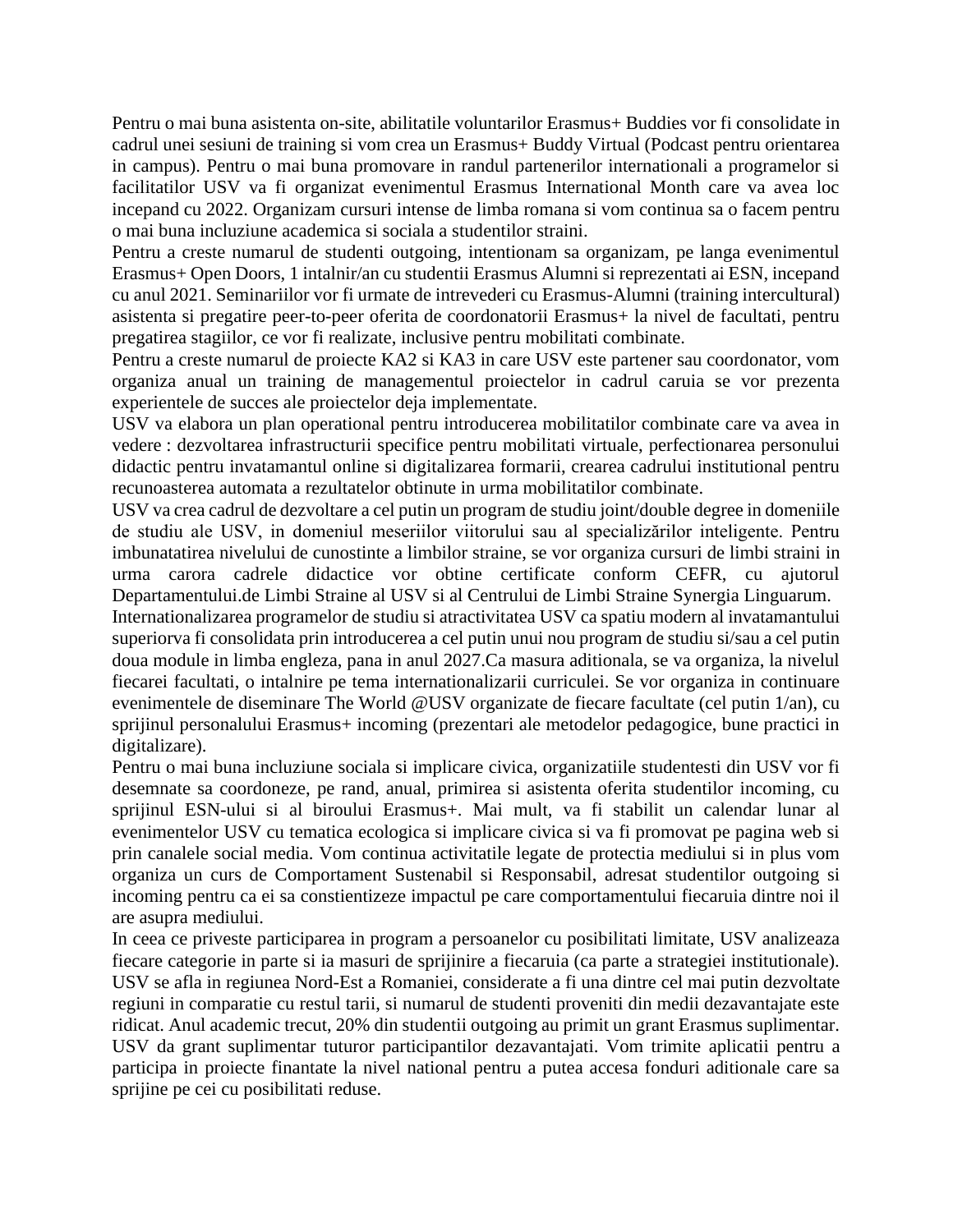In USV, programul Erasmus+ se deruleaza prin Biroul Erasmus+ cu ajutorul retelei de cooronatori Erasmus de la nivelul facultatilor, coordonata de Directorul SRIAE, beneficiind de suportul logistic asigurat by the USV Erasmus+ Office. Biroul opereaza in cadrul Serviciului de Relatii Internationale si Afaceri Europene (SRIAE).

Funcția de Erasmus+ institutional coordinator este deținută de prorectorul responsabil cu relațiile internaționale

Biroul Erasmus+ lucreaza impreuna cu coordonatorii Erasmus+ de la nivelul facultatilor.

Implemetarea corespunzatoare a programului este supervizata prin rapoarte diverse atat la nivelul facultatilor cat si la nivelul universitatii ( raportul anual al rectorului, raportul Comisiei de Asigurare a Calitatii) precum si de catre Biroul de Audit Intern al USV.

Obiectivele si actiunile mentionate mai sus vor fi prezentate in planul operational al internationalizarii si se vor stabili responsabilitatile pentru fiecare. Indicatorii vor facilita monitorizarea planului de activitati si a corectiilor.

## **Tinte/indicatori calitativi si cantitativi/ termene**

- Cresterea numarului mobilitatilor de personal si studenti incoming si outgoing, cu 10%, pana in 2027 ;
- Cresterea numarului de acorduri inter-institutionale active cu 10%, pana in 2027 ;
- Servicii de primire si asistenta mai bune pentru studentii incoming, prin constituirea unei echipe puternice de voluntari Erasmus Buddy, cel putin 10 voluntari/an, 1 training de formare pentru Erasmus Buddies, pana in 2022 si crearea unui Erasmus+ Buddy Virtual pana in 2023 ;
- Cresterea calitatii Erasmus Welcome Kit prin imbunatatirea actualului Erasmus Welcome Kit pentru o mai buna promovare a USV cu brosura de prezentare a Sucevei, harta campusului, descrierea principalelor servicii, handbook bilingv. Continutul va fi dezvoltat in urma consultarilor cu studentii incoming si va fi gata pana in 2021.
- Facilitarea incluziunii sociale prin organizarea., in fiecare semestru, a cursurilor intensive de limba romana pentru studentii incoming ;
- O mai buna promovare a programului Erasmus+ Mobilitati in randul studentilor USV, prin Erasmus Open Doors, doua intalniri/ an cu studentii Erasmus Alumni si reprezentantii ESN, din 2021.
- O mai buna diseminare a beneficiilor oferite de programul Erasmus+ in randul celor interesati din interiorul USV prin organizarea, in fiecare semestru, a unei intalniri cu tema *internationalizarea curriculei*, la nivelul fiecarei facultati. Vom continua organizarea evenimentelor *The World@USV* organizate de fiecare facultate ( cel putin 2/an) cu sprijinul personalului incoming ( prezentarea metodelor pedagogice, bunele practici in digitalizare);
- Cresterea calitatii procedurilor privind mobilitatile, prin intermediul unei comisii care va fi infiintata, pentru a asigura evaluarea interna si ajustarea procesului; rapoarte anuale si propuneri de imbunatatire (minim 6 rapoarte analitice si o propunere strategica in perioada 2021-2027);
- Promovarea USV ca destinatie academica si de cercetare prin organizarea *Erasmus+ International Month*, annual, incepand cu 2022 ;
- O mai buna colaborare cu partile interesate din industrie, piata muncii, cu alte institutii de invatamant superior, prin cel putin 5 proiecte derulate cu succes in cadrul actiunilor KA2 si KA3, pana in 2027;